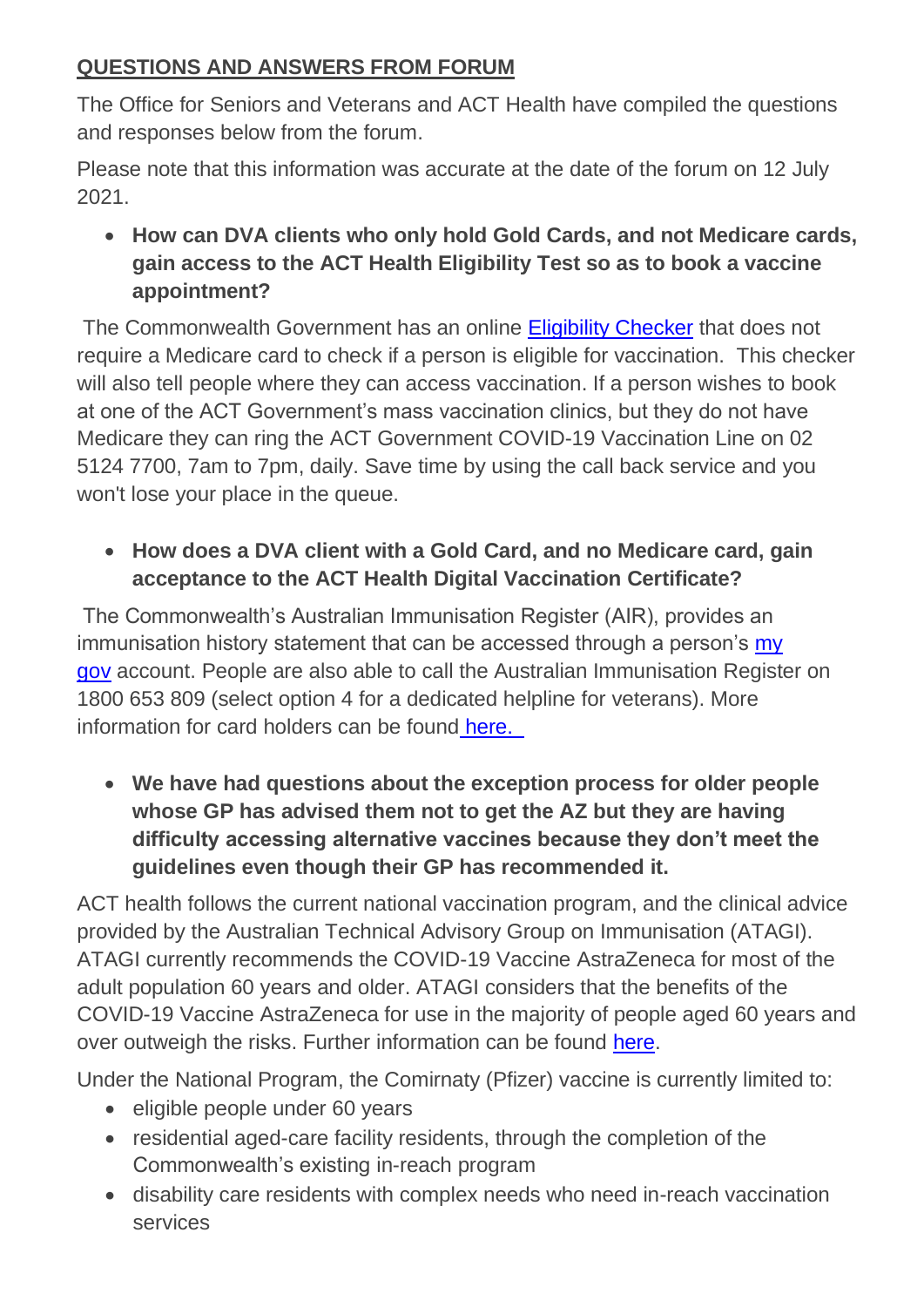- people in remote and very remote communities, where it makes sense to use a single vaccine for all or most of the community
- in very limited circumstances, quarantine, border and frontline healthcare workers who are 60 years and older and not already vaccinated, if the relevant state or territory determines the worker should be fully vaccinated as soon as possible

#### **Pfizer vaccine is also recommended for people 16 years and above with:**

- A past history of cerebral venous sinus thrombosis (CVST)
- A past history of heparin-induced thrombocytopenia (HIT)
- A past history of idiopathic splanchnic (mesenteric, portal and splenic) venous thrombosis
- Anti-phospholipid syndrome with thrombosis
- People with contraindications to COVID-19 Vaccine AstraZeneca, i.e.
	- o Anaphylaxis to a previous dose of COVID-19 Vaccine AstraZeneca, or to an ingredient of the vaccine
	- o Thrombosis with thrombocytopenia occurring after the first dose of COVID-19 Vaccine AstraZeneca
	- o Other serious adverse events attributed to the first dose of COVID-19 Vaccine AstraZeneca

People are encouraged speak to their healthcare providers about their individual circumstances. The Commonwealth has provided information on the AZ vaccine [here.](https://www.health.gov.au/sites/default/files/documents/2021/07/covid-19-vaccination-information-on-covid-19-astrazeneca-vaccine.pdf)

• **Any information on third party or substitute consent, the importance of informed consent in the context of Powers of Attorney etc**

Informed consent for the Covid vaccination follows the same processes as any other medical procedure. More information and a consent form can be found on the Commonwealth website [here.](https://www.health.gov.au/sites/default/files/documents/2021/06/covid-19-vaccination-consent-form-for-covid-19-vaccination-covid-19-vaccination-consent-form_2.pdf)

• **With regard to waiting times before and after a jab, how long to allow if someone has booked transport (including community transport)? Ie how much time involved in waiting for, receiving and aftercare/monitoring?**

People who are going for their vaccination are asked to arrive 15 minutes in advance of their appointment. With the vaccination time plus the 15 minutes of waiting after vaccination, we recommend people allow for approximately 35-45 minutes to complete their appointment. More information on what to expect and how to prepare can be found [here.](https://www.covid19.act.gov.au/stay-safe-and-healthy/vaccine/preparing-for-your-covid-19-vaccination)